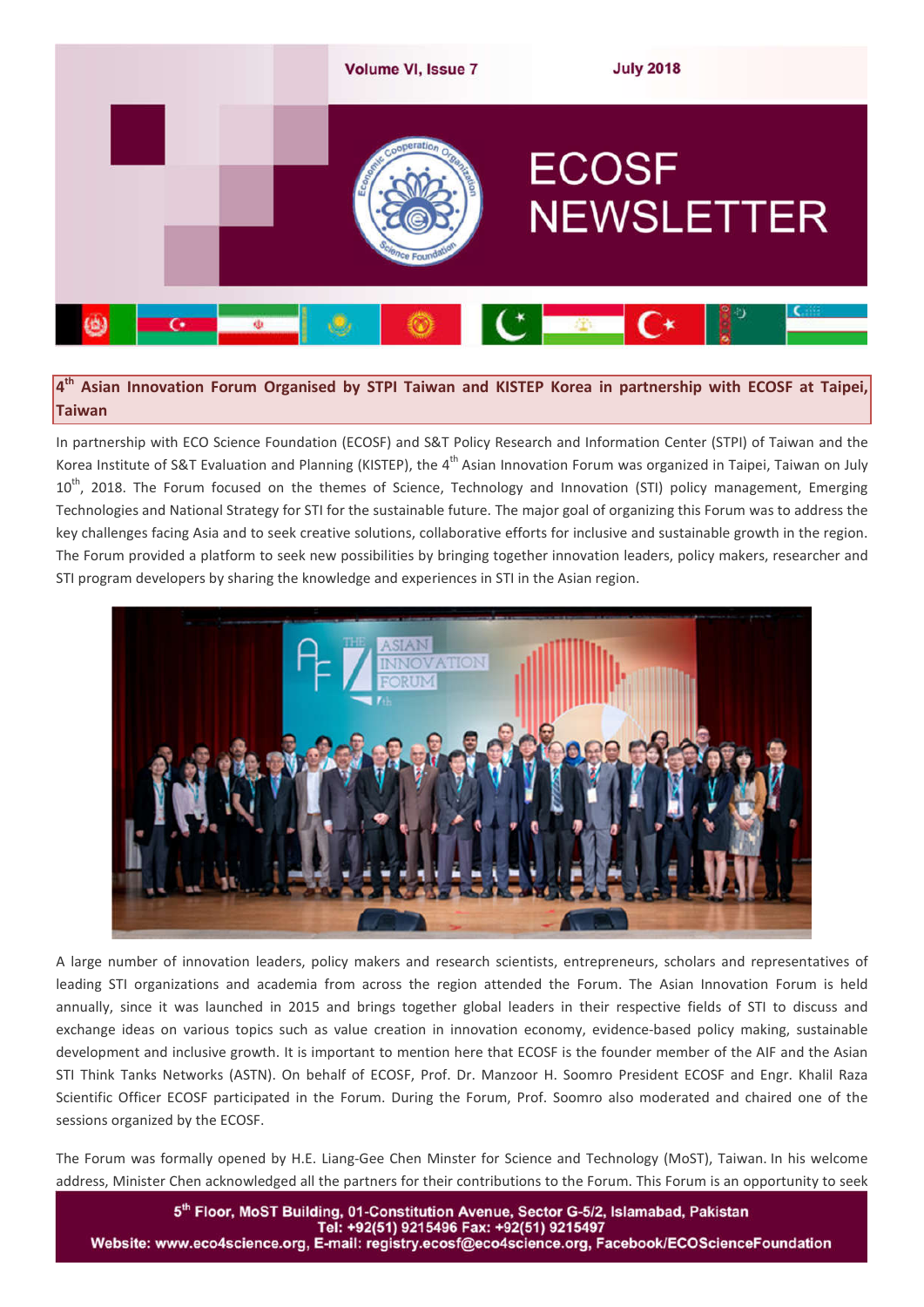creative solutions by bringing in collaborative efforts and strengthening partnership with leading STI organizations and partners, he added. Minister Chen stressed over the importance of STI policy interventions to address the challenges in the region. He shared that MoST Taiwan launched a major STI Policy shift in recent years to close the gaps between the academia and university, and catalyze the disruptive technologies such as artificial intelligence. Thus, one needs to adapt to this change and take necessary steps to tackle this challenge and turn it into an opportunity to improve the stagnant economic growth and work towards more job creation and sustainable economic development, he added.

Later during the Forum, Dr. Se-In Park, Policy Advisor KISTEP and Dr. Yuh-Jzer Joung Director General STPI gave their welcome remarks. During the Forum, Prof. Patarapong Intarakumnerd of National Graduate Institute for Policy Studies (GRIPS), Japan and Dr. Prof. Laoucine Kerbache of Qatar Foundation delivered their keynote speeches.



The session on "Emerging Technologies and Public Engagement" was organized by the ECOSF. The objective of holding the session was to highlight and generate a dialogue on challenges, adoption and potential risks related to new and emerging technologies such as autonomous vehicles, impact of crypto currencies, smart cities, the Internet of Things (IoT), AI and the implications for cybersecurity. The session brought together expert panelists from diverse backgrounds where they discussed the role of governments, academia and businesses to promote and develop the emerging technologies and industry in Asia to achieve the sustainable future. Prof. Dr. Manzoor H. Soomro President ECOSF introduced each speaker, steered and moderated the panel discussion during the session.

Read more: http://eco4science.org/4th-Asian-Innovation-Forum-1

# **The 2nd ASTN Round Table Meeting organized by STPI and KISTEP in Taipei, Taiwan**

President ECOSF Prof. Dr. Manzoor Hussain Soomro as one of the Founder Members of ASTN participated in the 2<sup>nd</sup> Asian STI Think Tanks Network (ASTN) Round Table Meeting. The Round Table Meeting was organized by Science & Technology Policy Research and Information Centre (STPI) & Korea Institute of S&T Evaluation and Planning (KISTEP) on July 9th, 2018 in Taipei, Taiwan. ECOSF became the founder member of this Network during its launch in 2015, which was established to provide a cooperating platform for institutes in Asia specializing in policy, research and education for science, technology and innovation (STI) for sharing and exchanging unique knowledge and experiences to enhance STI capacity of the region. This round table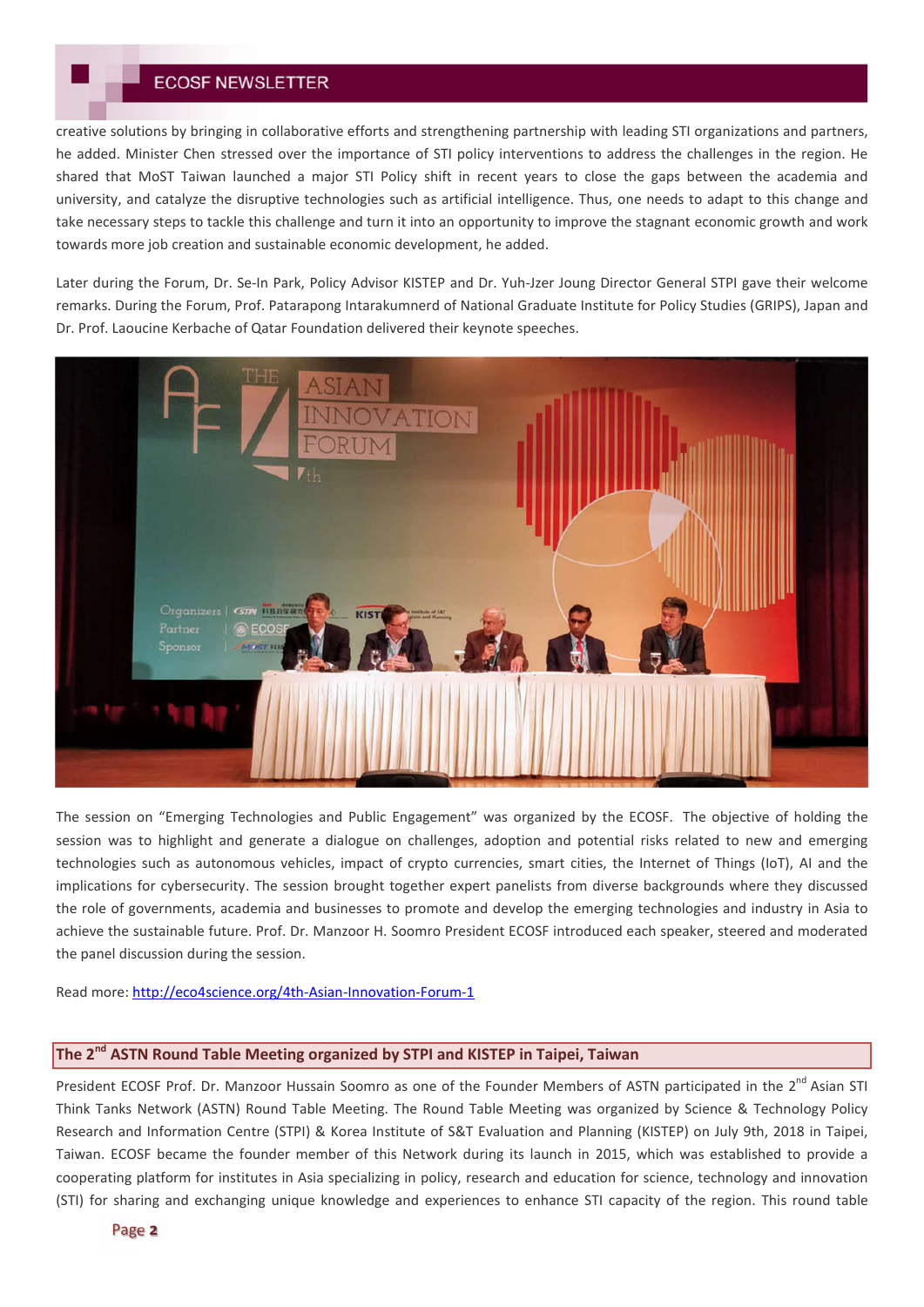meeting was convened on the eve of the 4th Asian Innovation Forum (AIF) to share the insights, review and discuss the achievements and prospects of the future AIF. A total of twenty institutes from across the Asia representing S&T policy making, research and education are members of the ASTN. Four new members joined this network during the meeting.



The roundtable meeting was opened by Dr. Yuh-Jzer Joung, Director General STPI and delivered his welcome remarks and appreciated all the partner institutions for their participation. Dr. Joung emphasized that in order to promote STI development for better Asia, the ASTN network has to play its vital role in discussing and identifying the emerging issues and challenges in STI, seek opportunities for knowledge and research exchange, and strengthen communication and collaboration among member institutes. On behalf of KISTEP, Dr. Se-In Park Policy Advisor also delivered his welcome remarks. Dr. Park encouraged the representatives to put forward practical ideas and suggestions for greater interaction among the participating ASTN institutions and ways to improve the effectiveness and impact of this initiative.

Prof. Dr. Manzoor H. Soomro in his speech in the Roundtable, congratulated KISTEP and STPI for organizing the ASTN Roundtable Meeting and 4th AIF. Prof. Soomro reassured the partners to work closely with KISTEP and STPI for strengthening the STI sector in the region. Prof. Soomro briefly introduced the roles and objective of ECOSF and shed light on various initiatives undertaken by the Foundation to promote cooperation among scientific community of the ECO region and beyond, help build the capacity and science popularization programs. He also highlighted some of the flagship programs of the Foundation, such as promotion of Inquiry Based Science Education and Engineering Qualification and Accreditation and Standardization etc.

Read more: http://eco4science.org/2nd-ASTN-Round-Table-Meeting

## **ECOSF participated in the International Conference on STI Policy organized by STPI Taiwan at Taipei, Taiwan**

Science and Technology Policy Research Information Center (STPI) - a partner institution of ECOSF under the flag of Asian Innovation Forum (AIF) organized an "International Conference on STI Policy: Navigating the Innovations through Evaluation" on July 11th 2018 in Taipei, Taiwan; it was sponsored by the Ministry of Science and Technology, Taiwan. The International Conference focused on STI policy to address problems of innovation system based on the market-failure or system-failure rationales. The conference also highlighted the daunting challenges for the policy makers who often work within limited budget to catalyze the innovations by identifying the gap of national innovation system and reframing the innovation policy making. A large number of innovation leaders, policy makers and research scientists, scholars and representatives of leading STI organizations and academia from across the region attended the Forum. On behalf of ECOSF, its President Prof. Dr. Manzoor Hussain Soomro and Engr. Khalil Raza Scientific Officer participated in the event.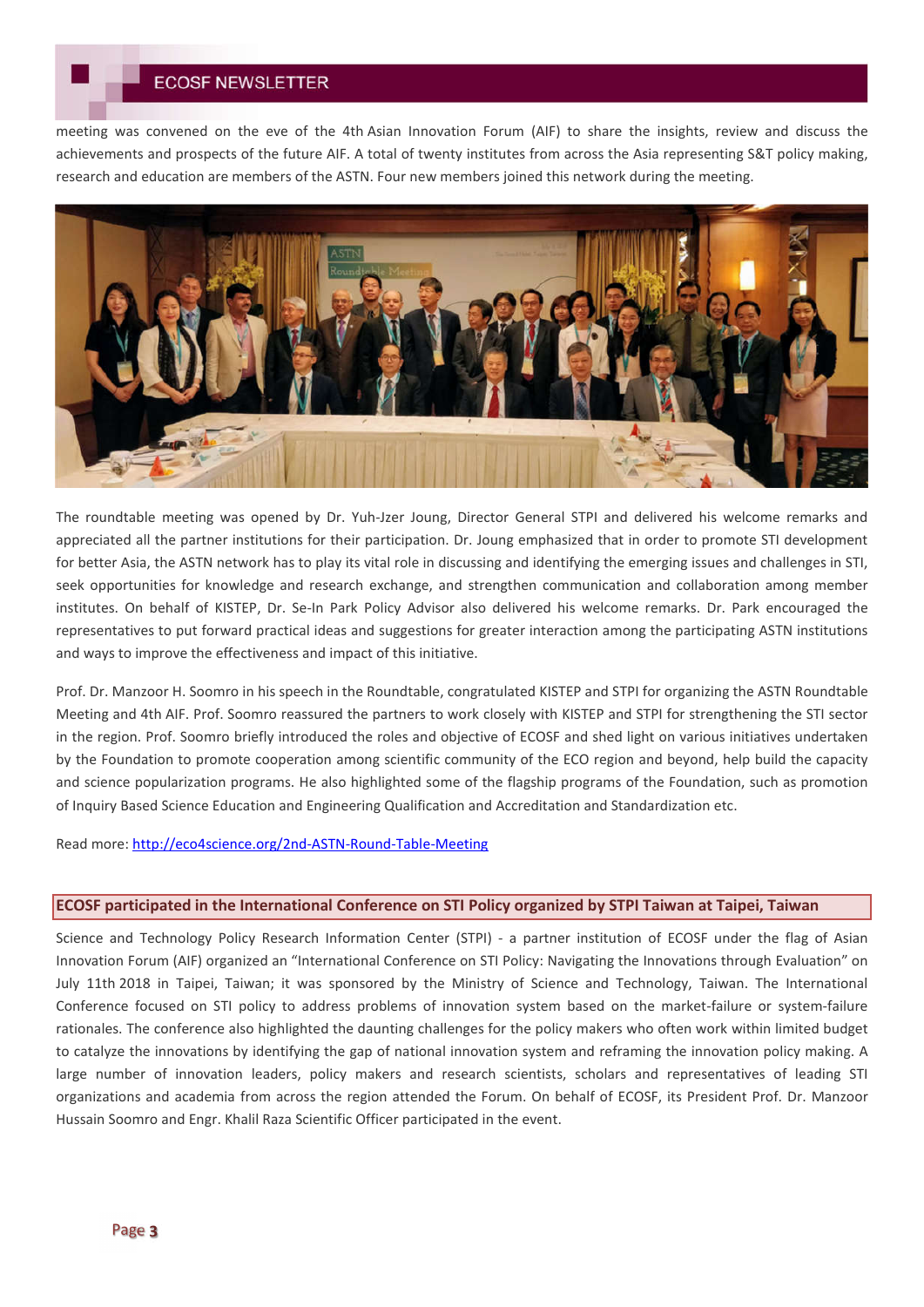

The conference was formally opened by H.E. Liang-Gee Chen Minister for Science and Technology of Taiwan. In his message, he congratulated the organizers and welcomed the participants. He elucidated that innovation concerns not only the technology progress but also the use of that technology to create values which involves intensive interactions and collaborations among industries, academia, government and society.

During the inaugural session, Dr. Yuh-Jzer Joung Director General STPI welcomed the renowned speakers and participants to the conference. He shared that STPI proactively cultivates the monitoring and evaluation of STI policies and assists MOST in modifying the existing monitoring and evaluation. This conference will bring inspiring insights and deliberations. The conference included keynote sessions and panel discussion on a number of thematic and emerging areas of STI policy and innovation management.

# **HEC Pakistan organized the National Workshop on UI GreenMetric World University Ranking in collaboration with ECOSF and UI GreenMetrics, Indonesia**

A national workshop on UI GreenMetric World University Ranking – 2018 was held at Higher Education Commission of Pakistan (HEC) on July 9, 2018. The workshop was organized by HEC in collaboration with UI GreenMetric World University Ranking, Indonesia and ECOSF. The Chairperson of the UI GreenMetric along with an expert was invited to share the importance of GreenMetric and its mechanism for developing the eco-friendly and green campuses. The representatives comprising top management and faculty from 90 universities of Pakistan participated in the workshop. It is



pertinent to mention here that ECOSF helped introduce this concept of GreenMetric Ranking Programme to HEC in Pakistan for promotion of Green and Sustainable Campuses. ECOSF had co-organised a similar international conference with Ferdowsi University of Mashhad at the University campus in February 2018, wherein, HEC representative was especially invited and sponsored by ECOSF to participate and network for launching the program in Pakistan subsequently. The conference in HEC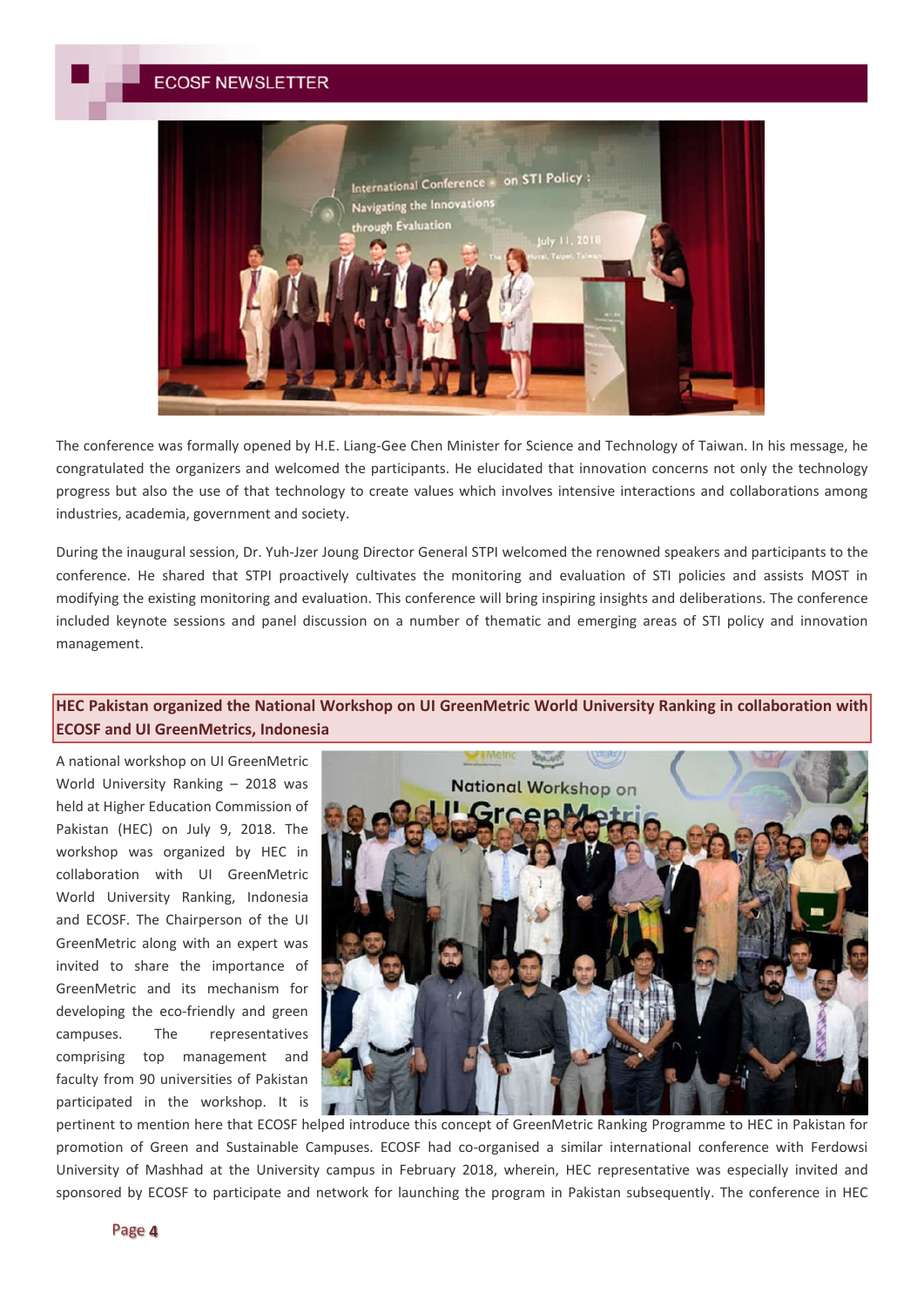Islamabad was the result of that ECOSF's humble effort. On behalf of ECOSF, Mr. Ghulam Abbas Rahar Assistant Director (Admin and Programmes) participated in the event.

The event was opened by the Executive Director (ED) of HEC Prof. Arshad Ali who welcomed and thanked the distinguished guests for participating in the workshop. ED informed that so far six universities of Pakistan have been participating in the GreenMetric in their campuses. This workshop is an attempt to encourage and bring in more universities to participate in this programme, he said.



Chairperson of UI GreenMetric Prof. Riri Fitri Sari thanked HEC for inviting her in Pakistan to introduce GreenMetric World University Ranking. She was pleased to see the interest and active participation of the universities which shows the seriousness towards the matter. In her remarks, Prof. Sari briefed the participants about the UI GreenMetric World University Ranking, which is an initiative of Universitas Indonesia that was launched in 2010. She further said that the aim of this ranking is to provide the result of online

survey regarding the current condition and policies related to Green Campus and Sustainability in the Universities all over the world. It is expected that by drawing the attention of university leaders and stakeholders, more attention will be given to combating global climate change, energy and water conservation, waste recycling, and green transportation. Such activities would require change of behavior and providing more attention to sustainability of the environment, as well as economic and social problem related to the sustainability.

Read More: http://eco4science.org/UI-GreenMetric

#### **ECOSF initiates dialogue for cooperation with the National STEM Learning Centre of United Kingdom**

During his holidays in the United Kingdom, President ECOSF Prof. Dr. Manzoor Hussain Soomro visited the UK's National STEM Learning Centre at York, UK on July 2, 2018 (courtesy of Mr. N.M. Juna of Kew Gardens, London).

The National STEM Learning Centre provides excellent professional support services for the betterment in teaching of STEM (Science, Technology, Engineering and Mathematics) Subjects. The purpose to create this Centre is to provide state of the art facilities to access subject-specific, high impact professional development and quality-assured resources and to develop a direct positive impact on teachers while teaching,



Students, Schools and colleges. These workshop/trainings are led by the paramount team of experts in the field of STEM education.

The Centre provides an Ambassadorship to its trainers, to volunteers their services to more people in the society. Presently the National STEM Learning Centre of UK has many volunteer ambassadors around the country, who offer their time and enthusiasm to help and bring STEM subjects to life and demonstrate the value of STEM in life and careers. Those units are called as STEM Hubs.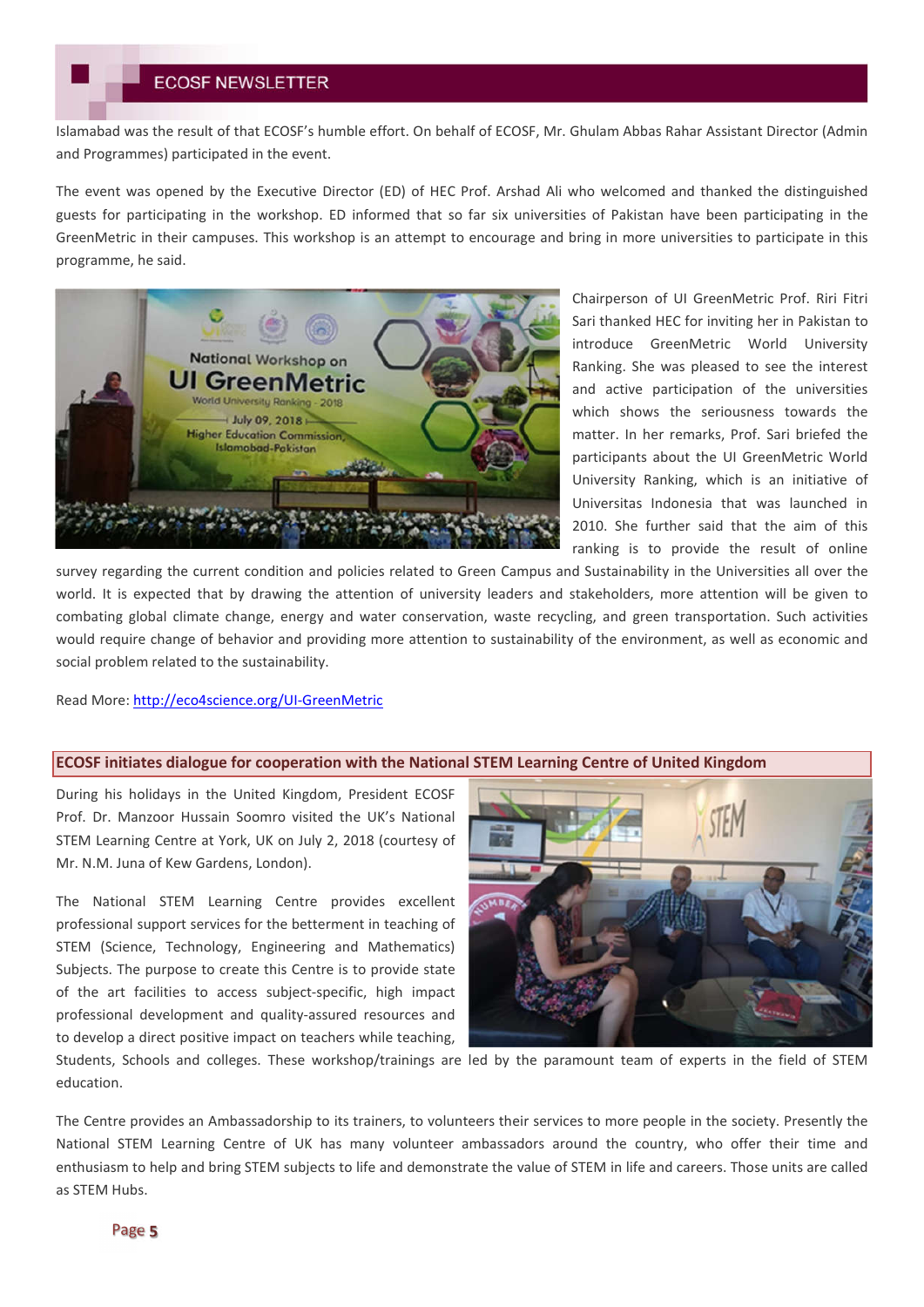The visit of Dr. Soomro was initiated by communication between him and Sir John Holman- a Professor of Chemistry, who patronizes the Centre. Dr. Soomro was shown around every department of the STEM Learning Centre by the staff; he admired the much appreciable approach of the Centre to build and broaden the interactive STEM learning system across the country. He also discussed the possibility of cooperation between the two institutions.

## **ECOSF participated in a Round Table Meeting on Academic Governance, organized by HEC**

The Higher Education Commission (HEC) of Pakistan organized a *Round Table Discussion on Academic Governance* under the Chairmanship of HEC, Prof. Dr. Tariq Banuri on 6th July 2018 at HEC Islamabad. Professor Adil Najam, Dean of the Pardee School of Global Studies at Boston University, USA steered and conducted the round table discussion. A large number of Academic Managers and Leaders participated in the discussion. On Behalf of ECOSF, Prof. Dr. Manzoor Hussain Soomro President ECOSF and Engr. Khalil Raza Scientific Officer participated in the event. The dialogue concentrated on developing the requisite skills through targeted training programs, mentoring, international exposure and human resource development to build a cadre of professionals to achieve the academic excellence and quality in Pakistan.



**President ECOSF joins BOG of National Nematological Research Centre (NNRC), University of Karachi in its 1st Meeting**

The 1st Meeting of the Board of Governors (BoG) of the National Nematological Research Centre (NNRC) of the University of Karachi, Karachi Pakistan was held at the Centre on 31 July 2018. The meeting was chaired by the Vice Chancellor of the University of Karachi, Pakistan, Prof. Dr. Muhammad Ajmal Khan as Chairman of the Board. President ECOSF, Prof. Dr. Manzoor Hussain Soomro participated in the meeting in his personal capacity as an expert, as appointed by the Senate of the University of Karachi. The

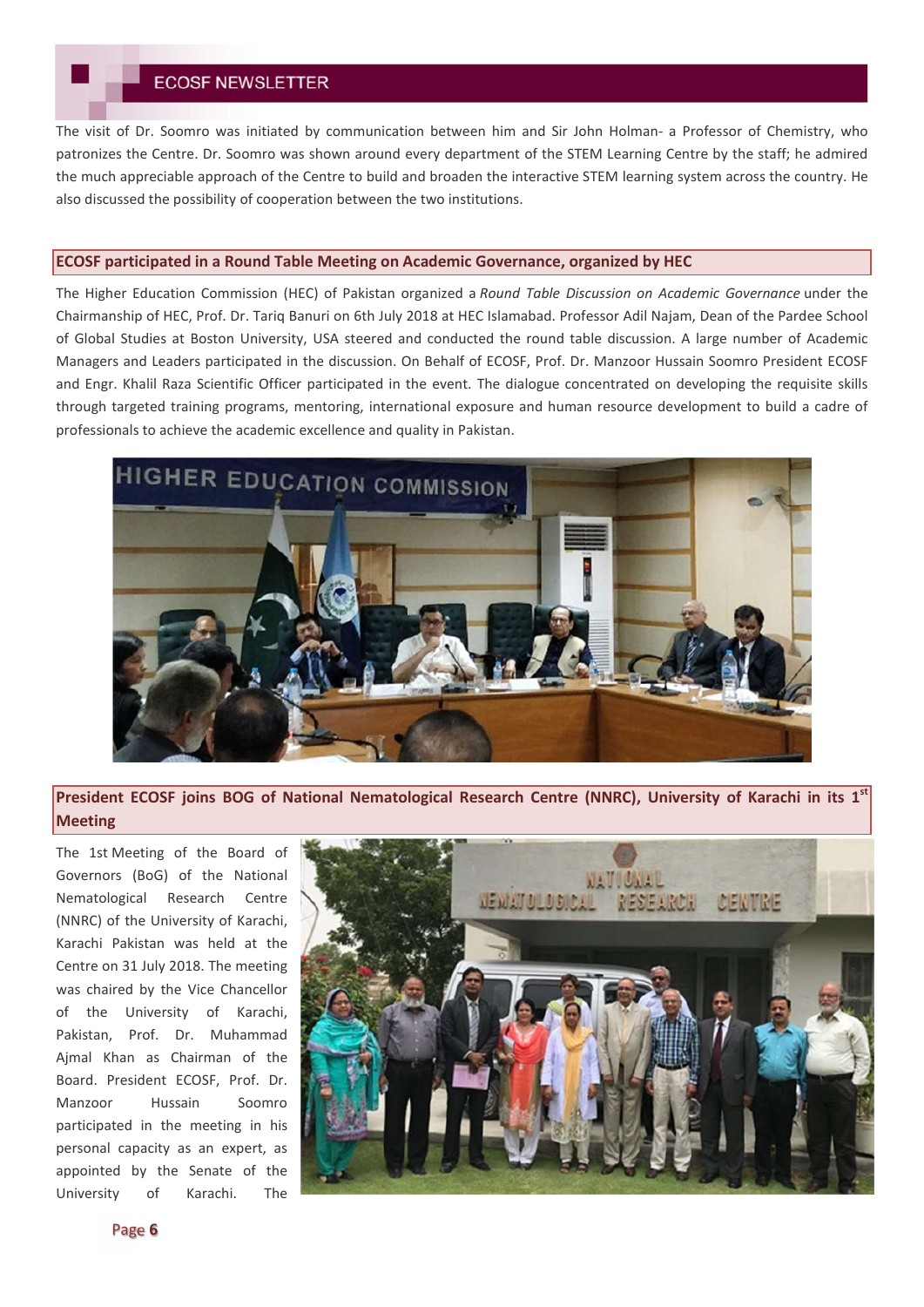representatives of various forums of University of Karachi, the Higher Education Commission (HEC), Pakistan Science Foundation (PSF), Pakistan Agricultural Research Council (PARC) and Department of Education and Literacy, Government of Sindh also attended the meeting as Ex-Officio Members of the Board. The Director of National Nematological Research Centre Prof. Dr. Shahina Fayyaz presented the agenda as Secretary of Board of Governors; the agenda was discussed item wise and decisions were made accordingly.

It is pertinent to mention that the NNRC is a Centre of Excellence in Nematology in the Near East region as recognized by the FAO of United Nations in 1992.

## **Summer Science Camp-2018 in Karachi for the children/students concluded successfully, certificates awarded**

Summer Science Camp-2018 was successfully organized in Karachi- Pakistan by Pakistan Science Club (PSC) in collaboration with ECOSF during summer vacations (17 May – 18July 2018) at three different locations in Karachi city. The purpose of the camp was to engage children and students during the vacation to learn Science, Technology, Engineering and Mathematics (STEM) through a hands-on Inquiry Based Science Education (IBSE) methodology.

On the completion of the camp, a certificate distribution ceremony was arranged on 30 July 2018 at Karachi, Pakistan and the certificates were awarded by President ECOSF (who was the chief guest) to the participating children/students. A large number of parents of children also attended the ceremony. During the ceremony, President ECOSF Prof. Manzoor Soomro highly appreciated the enthusiasm of little stars for science learning and their performances showcased during the camp. President ECOSF further said that teaching STEM through IBSE develops critical thinking and decision making. Keeping in view its importance, ECOSF promotes and supports IBSE in Pakistan and other ECO countries for better future.



Earlier, the Founder of PSC Mr. Abdul Rauf welcomed the distinguished guests/participants and shared the glimpses of the Camp. He said that the camp was a huge success and number of participants increased this year in comparison to previous years. A total of 97 children/students participated in the Camp and developed fantastic scientific projects through different techniques. Robotics was the most participated by field chosen by the students for making their tiny projects. He thanked ECOSF for supporting and providing scholarships to needy students. All students were provided scientific material. President ECOSF pledged the support of ECOSF for future camps as well.

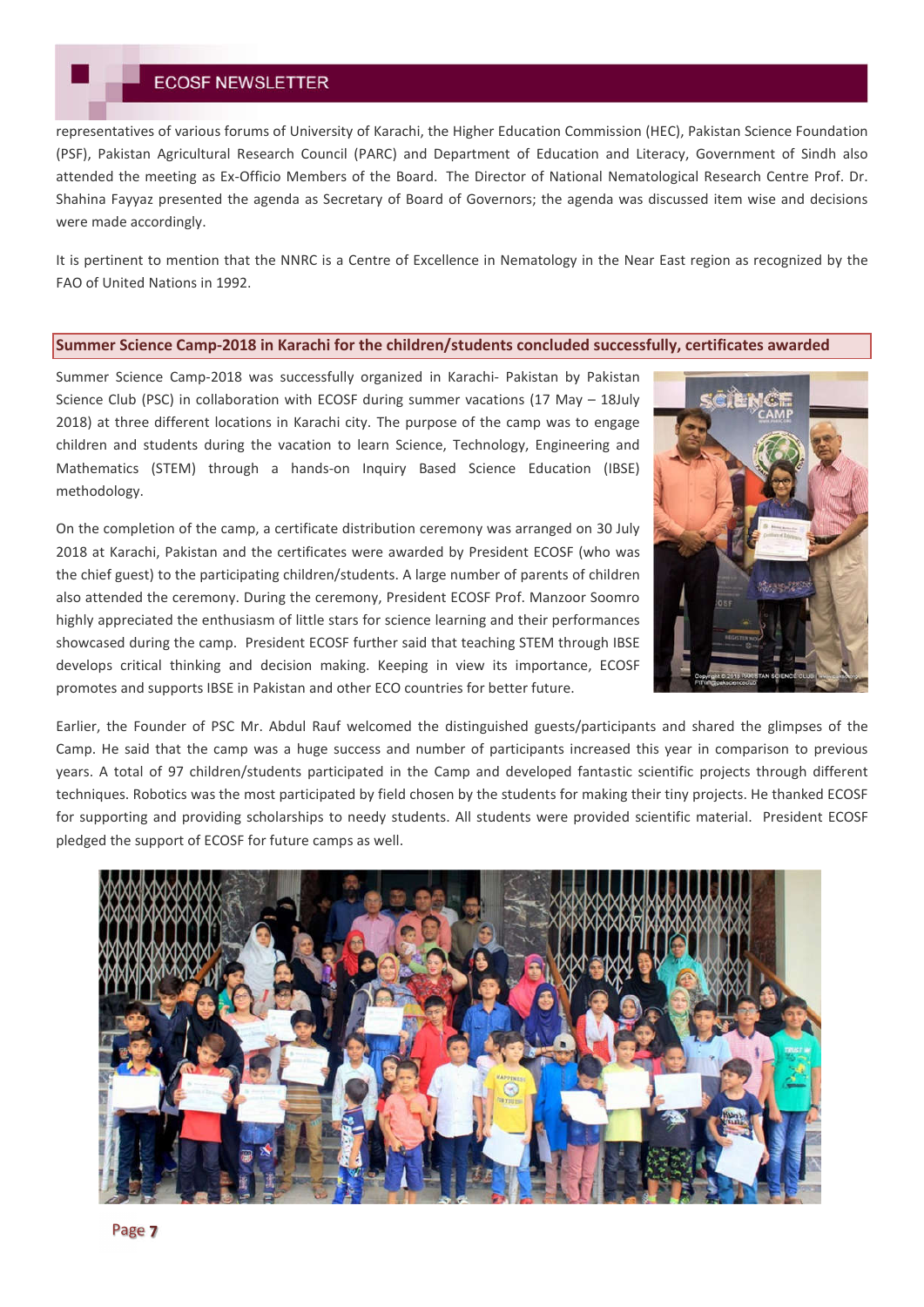# **ECOSF highlights STI development in an article published in "Reverse Linkage: Development through South-South Cooperation" produced by IsDB**

We are pleased to share that ECOSF has developed strong working collaborations with international and regional organizations with a vision to support the Sustainable Development in the true spirit of South-South Cooperation. The Foundation is proud to partner with many of the most reputable organizations and development partners. ECOSF is especially proud to share collaborating platform with the Islamic Development Bank (IDB) on a number of projects including the promotion of Inquiry Based Science Education (IBSE) in the ECO region and IDB's Reverse Linkage Program to build the capacity of partnering ECO member states through transfer of technology and sharing of the best practices. ECOSF has contributed to the Publication on "Reverse Linkage: Development through South-South Cooperation", produced by the Islamic Development Bank. This publication exemplifies the initiatives and contributions of ECOSF entitled **"ECO Science Foundation – a catalyst for promoting Science Technology & Innovation in the ECO region"**. This publication showcases the significant contribution of ECOSF towards the promotion of Sustainable Development and highlights key initiatives undertaken to achieve its intended goals of promotion of Science, Technology and Innovation in the ECO region.

# **REVERSE LINKAGE**



Read more: http://eco4science.org/Reverse-Linkage

## **Capacity Building of Turkish Teachers on IBSE Methodology**

Through the courtesy of ECOSF, Prof. Fatih Taşar, a member of the Science Education Working Group of Turkish Academy of Sciences (TAS/TUBA) attended LAMAP's 7th Seminar held in Paris in June 2016. After the Seminar, Prof. Taşar reported that TAS, in cooperation with the Ministry of Education and local universities, have formed teacher training groups and delivered trainings for over 500 middle school and high school science teachers in IBSE in the course of the last 2 years in 6 cities around Turkey: Ankara, Erzurum, Antalya, Istanbul, Muğla,



and Samsun. The picture from Muğla teacher training workshop shows an IBSE training session.

#### **The Role of Pakistan in China's Transportation Projects**

Within the framework of the New Silk Road strategy, China is focused on the implementation of its long-term strategic Belt and Road Initiative (BRI), which includes the Silk Road Economic Belt and the 21st Century Maritime Silk Road projects. Unveiled during Chinese President Xi Jinping's visit to Astana in September 2013, the BRI was presented as a development strategy to boost infrastructure and economic connectivity throughout Eurasia. The BRI project covers a large geographical area extending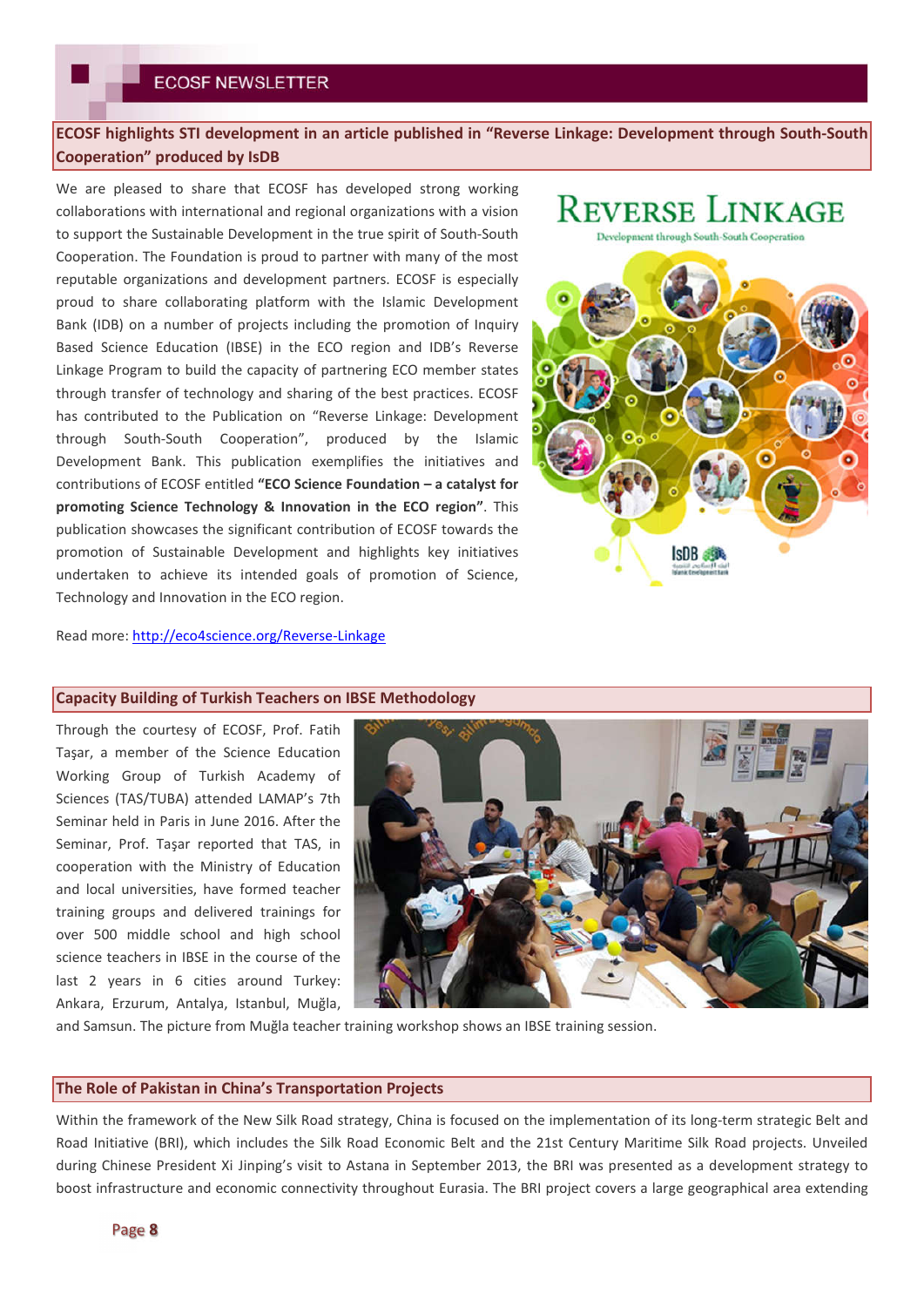from China in the east to the Atlantic Ocean in the west, Russia in the north and Myanmar in the south, and is designed to increase mutual trade between the countries along the route. Since China attaches great importance to the transport infrastructure development, which could contribute to trade expansion between China and Europe, Pakistan occupies a special place in Beijing's plans towards improving trade flows. Due to its geostrategic location, rich human and natural resources, as well as enormous potential for economic growth, Pakistan plays a special role in the revitalization of the Silk Road. In fact, the China-Pakistan Economic Corridor (CPEC) is one of the key projects in the field of transport and communications that is funded by China under the BRI. An idea to create the CPEC was first expressed by Premier of the State Council of China Li Keqiang during his visit to Pakistan in May 2013. In July 2013, during the visit of then Prime Minister of Pakistan Muhammad Nawaz Sharif to China, the parties signed a memorandum of under- standing on the CPEC, which has given a new impetus to bilateral cooperation. Finally, during Xi Jinping's official visit to Pakistan in April 2015, the parties inked agreements aimed at investing \$46 billion towards the establishment of the CPEC. A detailed master plan for the CPEC for 2017-2030 was officially made public on May 15, 2017.

#### **Source:** Eurasian Research Institute, Kazakhstan

Read more: https://backend.eurasian-research.org/web/web/publications/Weekly-e-bulletin-05-06-2018-11-06-2018-No-167.pdf?1528974110

#### **Distinguished Visitor to the ECOSF**

July 24th, 2018: President ECOSF was called upon by Dr. Mirza Habib Ali, Director (Research Support) of Pakistan Science Foundation (PSF) and Acting Chairman of Pakistan Council of Research in Water Resources (PCRWR). The two institutions have been collaborating with ECOSF for promotion of common goals. Dr. Ali discussed areas of future collaboration with special focus on IBSE in Pakistan.



### **Upcoming Events posted on ECOSF website and Facebook page**

## **Call for requests, inputs and suggestions on short-term priorities and longer term strategic needs for the future work programme of IPBES**

The Multidisciplinary Expert Panel and the Bureau of the Intergovernmental Science-Policy Platform on Biodiversity and Ecosystem Services (IPBES) herewith call for requests, inputs and suggestions on short-term priorities and longer term strategic needs that require attention and action by IPBES as part of its future work programme.

In accordance with decision IPBES-6/2, the Panel and the Bureau invite:

- 1. IPBES members, observers that are allowed enhanced participation in accordance with decision IPBES-5/4, and multilateral environmental agreements related to biodiversity and ecosystem services as determined by the respective governing bodies of those agreements, to submit requests;
- 2. United Nations bodies related to biodiversity and ecosystem services and relevant stakeholders, such as other intergovernmental organizations, international and regional scientific organizations, environment-related trust funds,